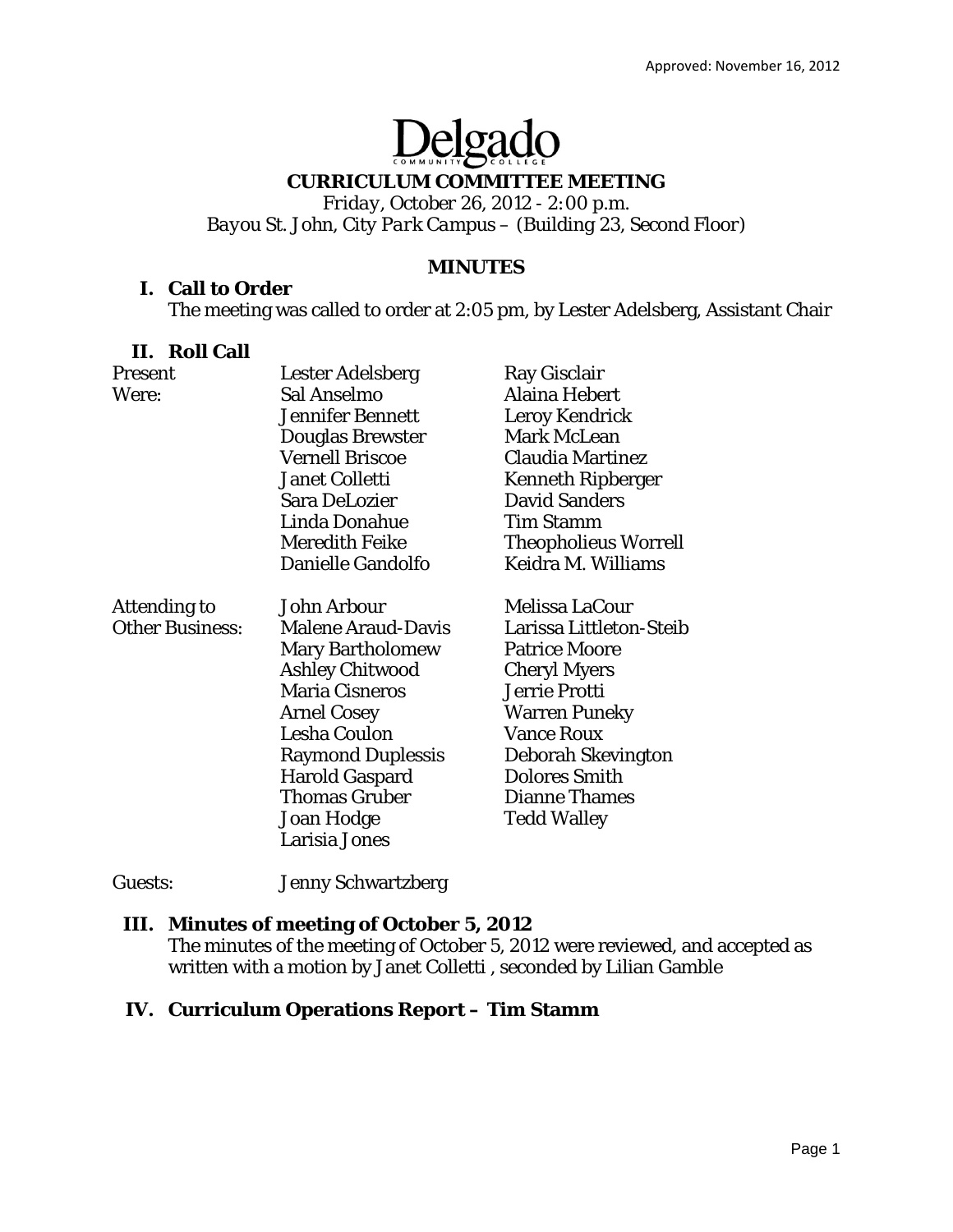#### **V. General Education / Articulation Initiatives – Tim Stamm**

a) Board of Regents Academic Affairs Policy 2.15:

*"The standard number of credits required for the Associate Degree will be 60, though in some circumstances (e.g., accreditation requirements) they may range from 60-72 hours. Exceptions to the standard number of credits must be approved according to the respective System's policy. The Board of Regents will periodically review both the number of credit hours required and approved exceptions to the 60-hour standard."*

A handout was distributed outlining Delgado's Associate Degree programs and the compliance or non-compliance of each with Policy 2.15.

#### **VI. Common Course Names/Numbers**

a) Louisiana ACT 356 (2009); subsection 3164:

*"…the Board of Regents shall develop, coordinate, and maintain a statewide course numbering system for postsecondary …. Education in all public … postsecondary institutions as a means to facilitate program planning and transfer of students and course credits between and among … postsecondary educational institutions."* 

- b) Mathematics Core Competencies/Descriptions November 21, 2011
- c) English Core Competencies/Descriptions January 13, 2012
- d) Biological Sciences Core Competencies/Descriptions February 17, 2012
- e) Physical Sciences Core Competencies/Descriptions March 27, 2012
- f) Foreign Languages Core Competencies/Descriptions April 17, 2012
- g) Fine Arts Core Competencies/Descriptions September 11, 2012
- h) Humanities Core Competencies/Descriptions October 10, 2012
- i) Mathematics General Education Requirements for completion of Certificate and Associate Degree Programs.

A handout was distributed outlining Delgado's instructional programs, and the general education Mathematics/Analytical Reasoning course requirement for completion; it was determined that a Taskforce would review these requirements, based on transferability of each to other colleges/universities.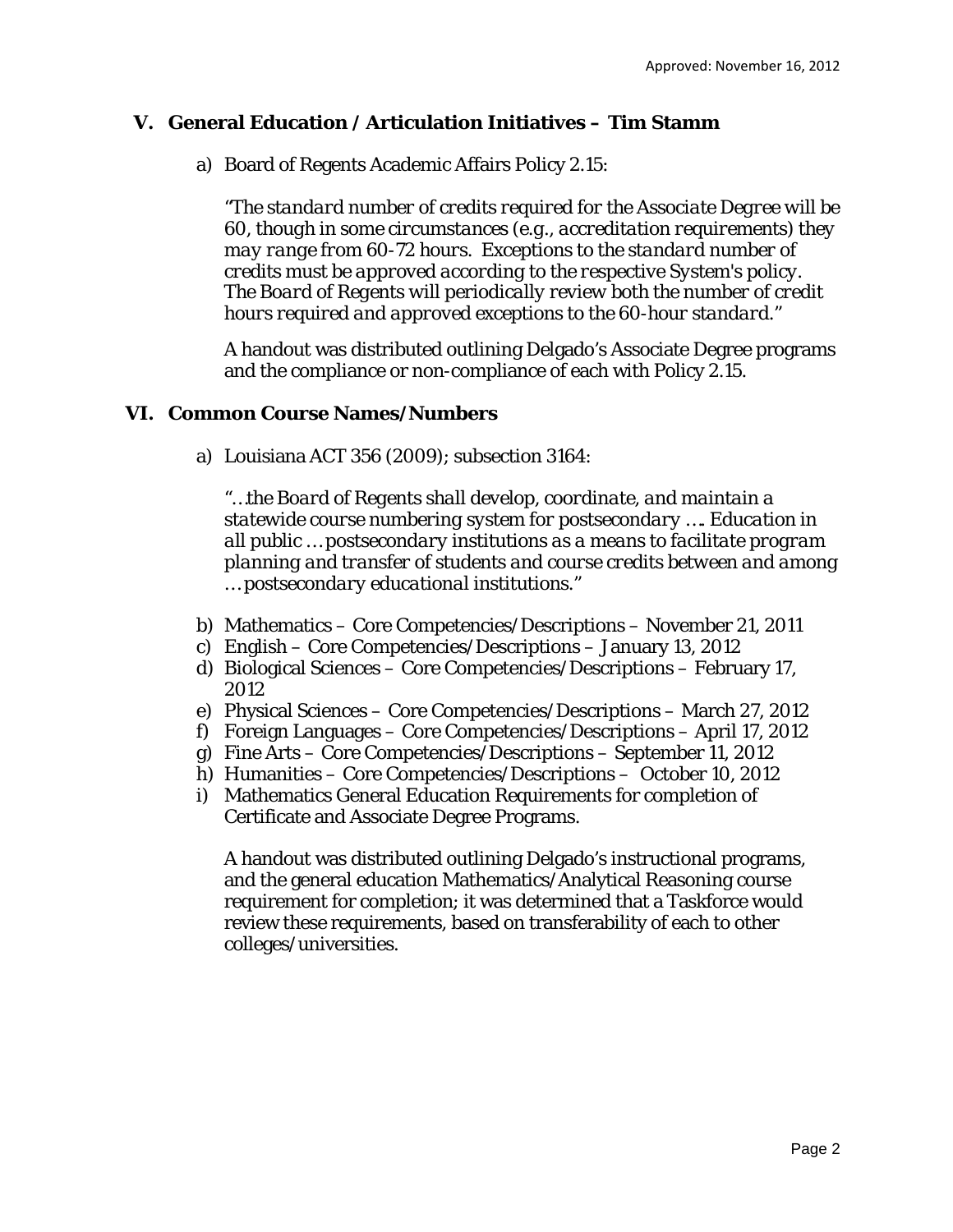#### **VII. New Business**

a) *The agenda was reordered and items were combined for discussion. Original Placement Items V.a. to V. c.* 

#### **Business & Technology/BUSG**

**Change of Course Number:** BUSG-094: Fundamentals of Business/Personal Finance. Change the number of BUSG-094: Fundamentals of Business/Personal Finance *from* BUSG-094: Fundamentals of Business/Personal Finance *to* BUSG-100: Fundamentals of Business/Personal Finance to comply with the Board of Regents for Louisiana Higher Education Student Credit Hour (SCH) reporting requirements and definitions of Developmental/Remedial coursework. **Business & Technology/BUSG** 

**Change of Course Number:** BUSG-095: Orientation to General Business. Change the number of BUSG-095: Orientation to General Business *from* BUSG-095: Orientation to General Business *to* BUSG-101: Orientation to General Business to comply with the Board of Regents for Louisiana Higher Education Student Credit Hour (SCH) reporting requirements and definitions of Developmental/Remedial coursework. **Business & Technology/BUSG** 

**Change of Course Description:** BUSG-101: Orientation to General Business. Change the description of BUSG-101: Orientation to General Business to state: "General view of the American Business System. Comparisons are made of the capitalistic, communist, and socialistic economic systems. Market economy is explored and aspects of business management are also discussed." Current description: "Developmental course for business majors. Introduces business problems, vocabulary, career planning, and decision-making." Motion to accept proposal **[Motion: Sal Anselmo; Second: Ray Gisclair; Carried, Unanimously].** 

b) *The agenda was reordered. Original Placement Item V.d.*  **Communication/ENGL** 

**Revision of Placement Test Cut-Off Scores for Entry into Selected Developmental English Courses:** Modification of COMPASS scores for placement: ENGL-060: 1-10; ENGL-061: 11-45; ENGL-062: 46-70. Current scores: ENGL-060: 1-10; ENGL-061: 11-20; ENGL-062: 21-70. Changes are a result of analysis of student success, mapped to initial score and placement into Developmental English courses. Motion to accept proposal **[Motion: Jennifer Bennett; Second: Keidra M. Williams; Carried, Unanimously].** 

c) *The agenda was reordered and items were combined for discussion. Original Placement Items V.e. to V. f.*  **Technical Division/HVAC Program Revision:** Technical Diploma in Master HVAC/R Technician. Revise the Technical Diploma in Master HVAC/R Technician as follows: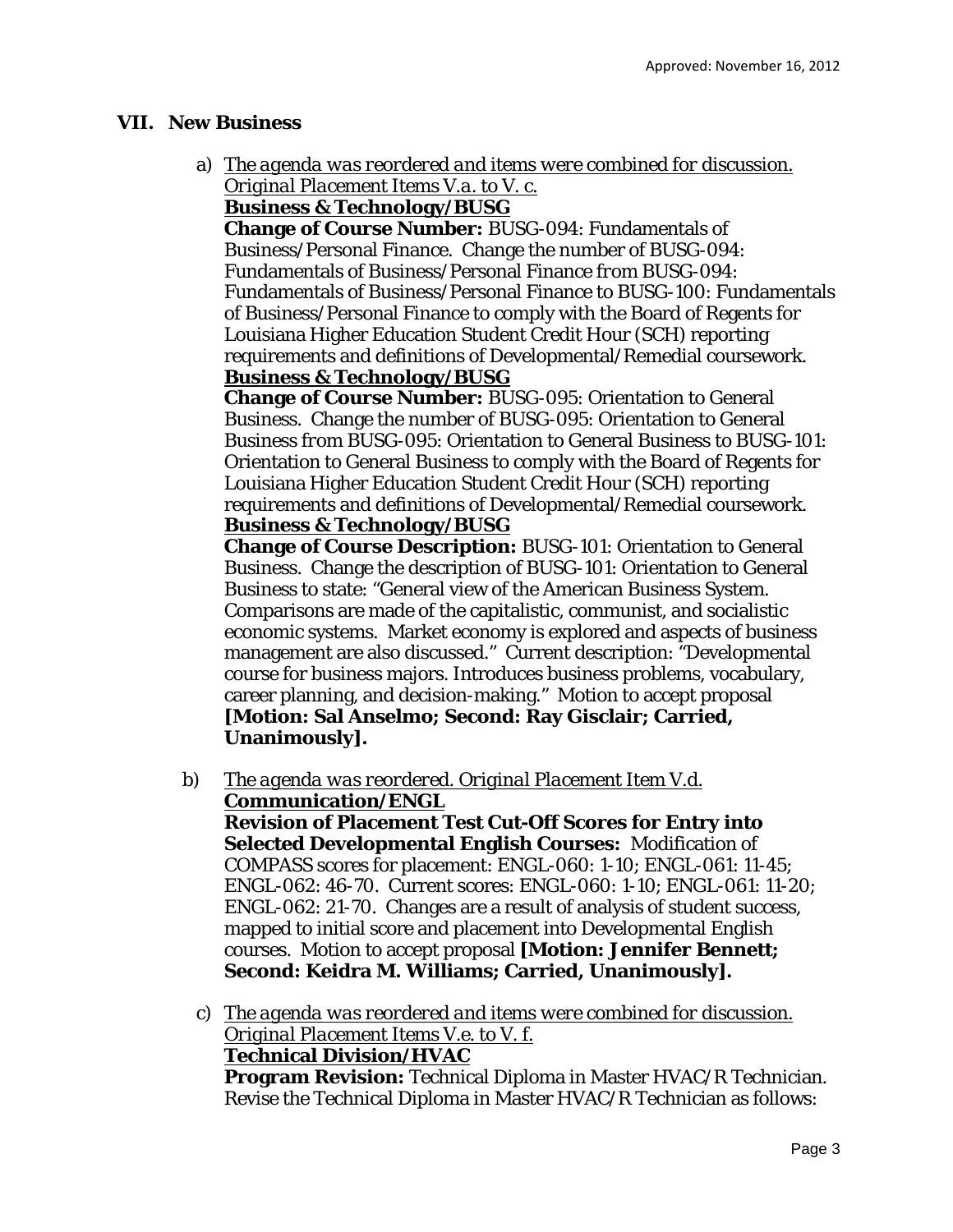Add: ADOT-105: Survey of Computer Application to Required Related Courses. Total Program Hours increase *from* **54** *to* **57**. The addition of ADOT-105 is based on input from the program's Advisory Board. **Technical Division/HVAC** 

**Program Revision:** Certificate of Technical Studies in Certified HVAC Technician. Revise the Certificate of Technical Studies in Certified HVAC Technician as follows: Add: ADOT-105: Survey of Computer Application to Required Related Courses. Total Program Hours increase *from* **27** *to* **30**. The addition of ADOT-105 is based on input from the program's Advisory Board. Motion to accept proposals. **[Motion: Linda Donahue; Second: Keidra M. Williams; Carried, Unanimously].** 

d) *The agenda was reordered. Original Placement Item V. g*. **Business & Technology/CMIN** 

**New Course:** CMIN-219: Fundamentals of Networking (3-0-3). Creation of a new course, CMIN-219: Fundamentals of Networking. The goal of this course is the student with a comprehensive understanding of networking technologies, concepts and terminology. Course description: "teaches students, through lectures, discussions, scenarios, demonstrations, chapter review questions, textbook exercises, and classroom labs, the skills and knowledge necessary to configure, manage, and troubleshoot computers in a network environment. This course is designed for students who want to learn how to design, implement, support, and troubleshoot computer networks. Students will be prepared to study for the CompTIA Network+ certification exam. Prerequisite: CMIN-204: Fundamentals of Information Technologies and Systems." Motion to accept proposal. **[Motion: Jennifer Bennett; Second: Lilian Gamble; Carried, Unanimously].** 

e) *The agenda was reordered. Original Placement Item V. h.*  **Business & Technology/CMIN** 

**Program Revision:** Associate of Applied Science degree in Computer Information Technology. Revise the Associate of Applied Science degree program in Computer Information Technology as follows: Delete: Concentration in E-Commerce. The concentration has not demonstrated productivity in terms of declared student majors, or in concentration completion rates. Note: approval of program revision, if granted, will be contingent upon reduction of Total Program Hours in compliance with Board of Regents for Louisiana Higher Education Academic Affairs Policy 2.15. Motion to accept proposal. **[Motion: Anne LaVance; Second: Mark McLean; Carried, Unanimously].** 

f) *The agenda was reordered. Original Placement Item V. i.*  **Business & Technology/CMIN** 

**New Course:** CMIN-248: Computer Forensics and Cyber Crime (3-0- 3/45). Creation of a new course, CMIN-248: Computer Forensics and Cyber Crime. Course description: "Types of computer and cyber-crime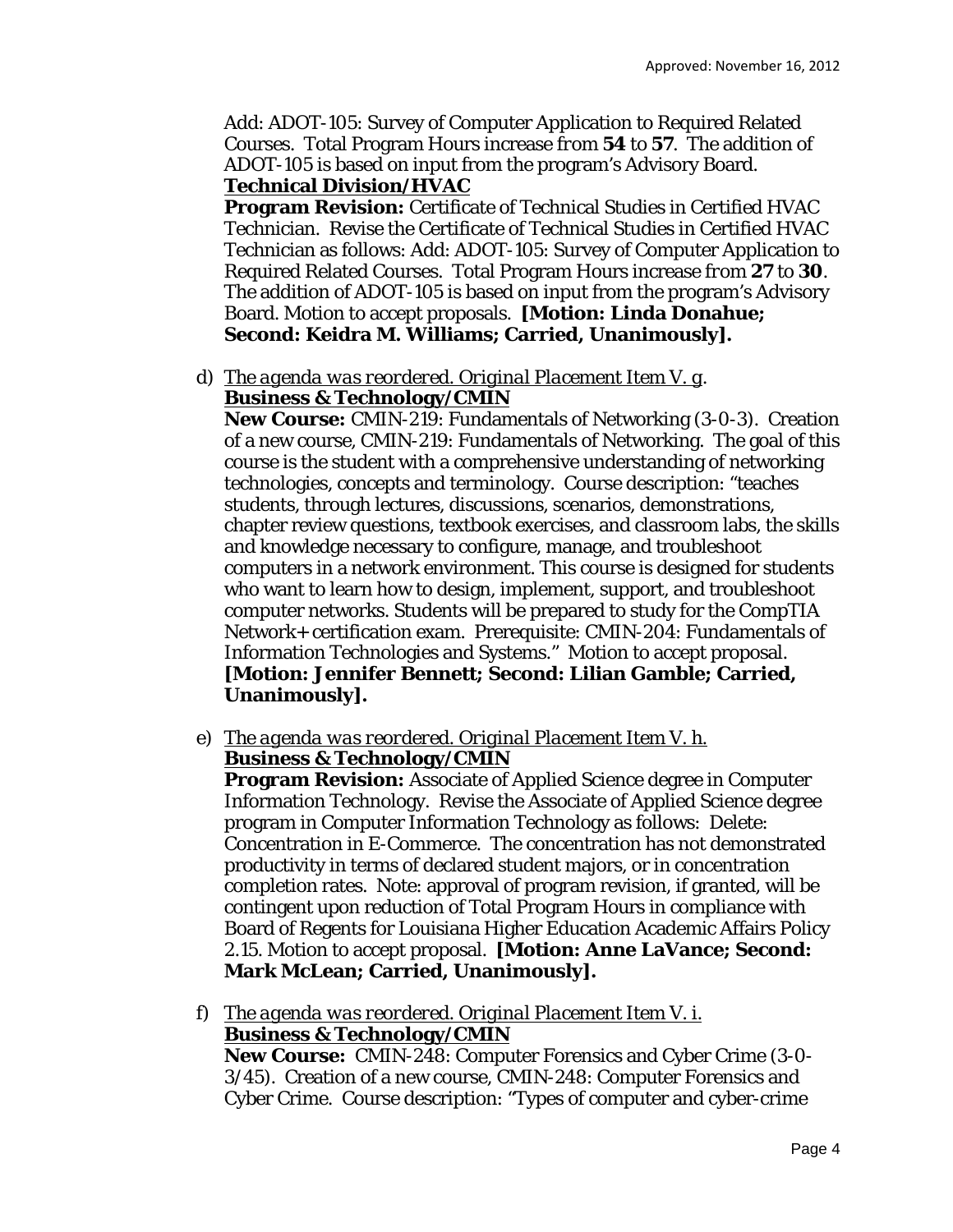and ways in which to uncover, protect, exploit, and document digital evidence. Students will be taught different types of tools (both software and hardware), techniques and procedure, and be able to use them to perform rudimentary forensic investigations. Prerequisites: CMIN-204: Fundamentals of Information Technology and Systems and one of the following: CMIN-219: Fundamentals of Networking OR CNET-157: Network Systems Basics." Motion to accept proposal. **[Motion: Keidra M. Williams; Second: Anne LaVance; Carried, Unanimously].** 

## g) *The agenda was reordered. Original Placement Item V.j.*

### **Business & Technology/CMIN**

**Program Revision:** Associate of Applied Science degree in Computer Information Technology. Revise the Associate of Applied Science degree program in Computer Information Technology as follows: Addition of a new concentration, Fundamentals of Networking. This fifteen (15) credit hour concentration provides instruction in the methods, policies, and procedures for protecting information systems from attach while maintaining the integrity, confidentiality, and availability of information for use by authorized users. A combination of business, technical computer system (hardware and software), and communication skills are emphasized. Required Courses in Concentration: BUSL-210: Cyberlaw; CMIN-244: Introduction to Information Security; CMIN-246: Information Assurance; CMIN-291: Systems Analysis Methods; CMIN-248: Computer Forensics and CyberCrime. Note: approval of program revision, if granted, will be contingent upon reduction of Total Program Hours in compliance with Board of Regents for Louisiana Higher Education Academic Affairs Policy 2.15. Motion to accept proposal. **[Motion: Anne LaVance; Second: Lilian Gamble; Carried, Unanimously].** 

#### h) *The agenda was reordered. Original Placement Item V.k.*  **Business & Technology/ADOT**

**Concept Proposal of a New Program:** Certificate of Technical Studies (C.T.S.) program in Information Technology Support. Creation of a thirty-three (33) credit hour Certificate of Technical Studies program in Information Technology Support. The goal of this program is to provide students with specific technical competencies for entry-level employment opportunities as user support specialists. Students will study current topics and technology advances in the IT support field to gain a broad knowledge of hardware, application software and operating systems, networked environments, PC components, troubleshooting common problems and user interaction. All courses comprising the proposed C.T.S. program are existing courses at the College, and the implementation of the proposed program will result in no significant expenditures to the College. Motion to accept proposal. **[Motion: Jennifer Bennett; Second: Ray Gisclair; Carried, Unanimously].**